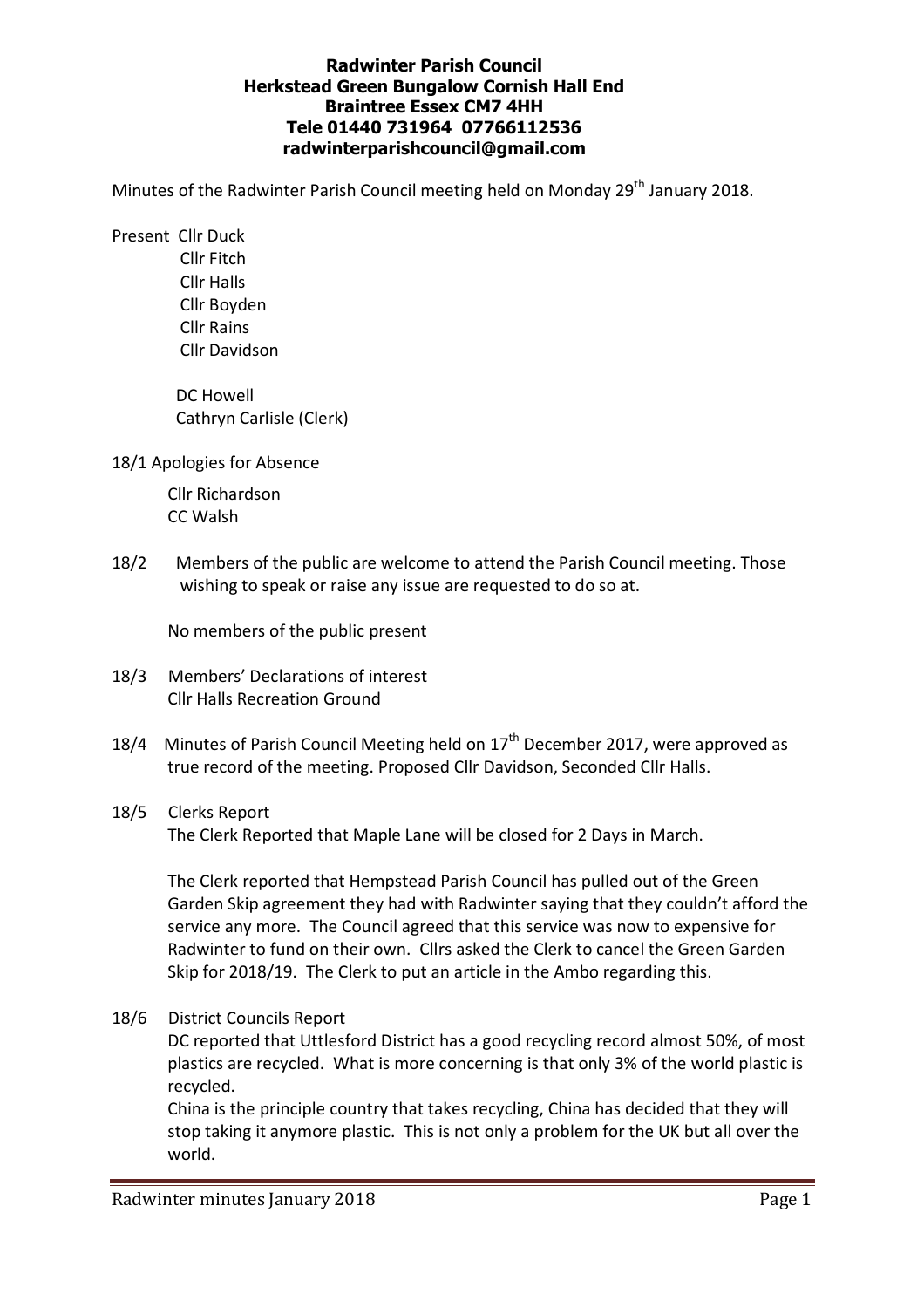The price of plastic is going down so there's no money in recycling. This doesn't mean that we should stop recycling.

DC has finished his budget from the budget in 2016-17 to 2018-19 the government has reduced the money it gives UDC by £2.5 million. Luckily UDC has invested in Grant Chester Research Park which will bring in £1.6 million net. The site has protentional to grow.

The Local Plan should be completed and sent for inspection prior to May. There's a couple of things that need to be sorted prior to that.

- 18/7 County Councillors Clerk to send out report
- 18/8 Recreation Ground Update
	- 18/8.1 To discuss whether to pay the insurance for the Recreation Ground £650.00 It was agreed that the Chairman speak to the village Hall Committee to see if they could help with paying for the lining of the car park and the Council will then be able to put forward some money towards the insurance.

The Recreation Ground Committee had asked when the Parish Council would be putting the barrier. The Clerk to investigate getting some bollards and chain. Cllr Rains to send some links for suggested products.

The Recreation Ground Committee would like to tap into the WIFI at the village hall, this would mean putting an Ariel on the side of the Village Hall VHMC

The Recreation Ground Committee has said that the £3,000 that the Parish Council give as a grant for the Grass Cutting doesn't now cover the cutting costs. It was agreed that the Clerk asks if the Committee has looked at other contractors to make sure they are getting the best deal for cutting the field. Now the Parish Council would find it difficult to find extra money to cover this.

The Clerk has spoken to Thames London Ltd who gave the Parish Council a quote in 2015 for the lining of the Recreation Ground Car Park, the company will do the work for the price given in 2015 which is £650. The Clerk has sent the representative from Thames London a copy of what The Clerk, Cllr Fitch and Julie Haines agreed at the site meeting.

The overgrown tree that's effecting the toilet block is the responsibility of the Recreation Ground Committee.

The lights in the car park are not working The Clerk to get A & J Lighting to look at these.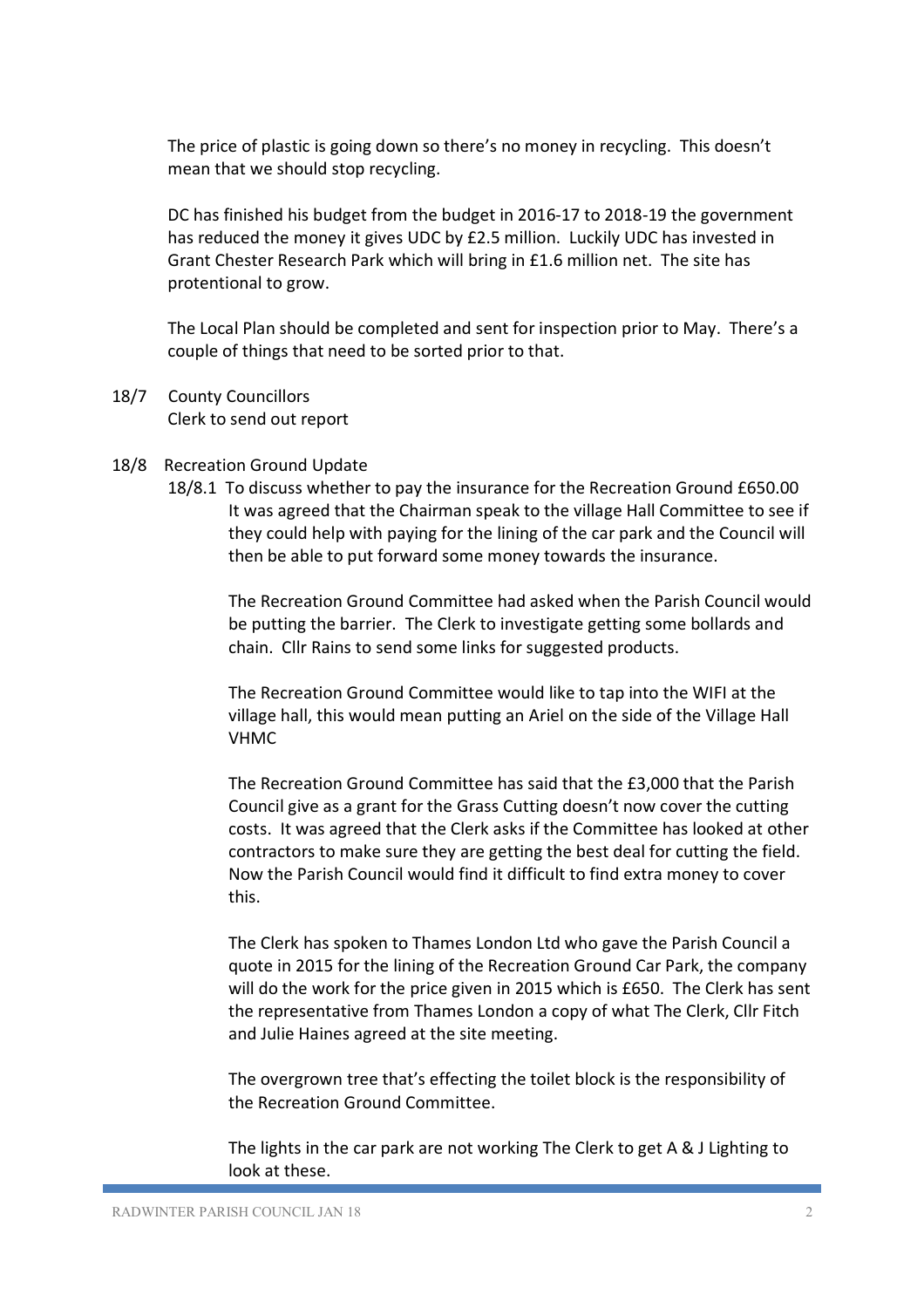## 18/9 Finance:

To agree the following payments:

| 18/9.1           | Cathryn Carlisle -               | salary                    | 126 |
|------------------|----------------------------------|---------------------------|-----|
| 18/9.2 £111.83   | E-on                             | Electricity               | d/d |
| 18/9.3 £27.24    | Cathryn Carlisle                 | <b>Clerk Expenses</b>     | 127 |
| 18/9.4 £48.38    | A & J Lighting                   | Maintenance               | D/D |
| 18/9.5 £30.42    | ΒТ                               | Telephone                 | D/D |
| 18/9.6 £300.00   | Chas Johnson                     | Hedge cut on Car Park 128 |     |
| 18/9.7 £270.08   | Radwinter Friendship Group Grant |                           | 129 |
| 18/9.8 £3,000    | <b>Recreation Ground</b>         | Grant                     | 131 |
| 18/9.10 £1188.00 | <b>UDC</b>                       | Green Skip                | 130 |
|                  |                                  |                           |     |

Payments were approved by all members of the council present. Cllr Davidson checked the invoices prior to the meeting.

- 18/9.9 Monthly Budget and Bank Were approved
- 18/10 Recent Planning Applications:
	- 18/10.1 UTT/17/3738/OP Outline application with all matters reserved except access and layout for the erection of 3 no detached dwellings with new access and reinforced wildlife area.

Land at Plough Ridge Walden Road Radwinter

The Parish Council has no objection to this application. The Parish Council would like conditions to put on the Wildlife Area to be monitored by the Parish Council on a regular basis. The Parish Council would like to have a copy of the management plan before this application is granted.

Is this wild life area to have public access, as it looks as you can only access this area via each house's back garden?

- 18/10.2 Planning Results
- 18/10..3 New Development of East View

The contractors are still parking in East View Close, leaving litter that fly's out the back of the vans, around the close

### 18/11 Highways:

The Clerk to report the flooding near The Croft

### 18/12 Stocking Green update

All the residents of Stocking Green met over the Christmas Holiday. The Tree's that had been planted are starting to grow.